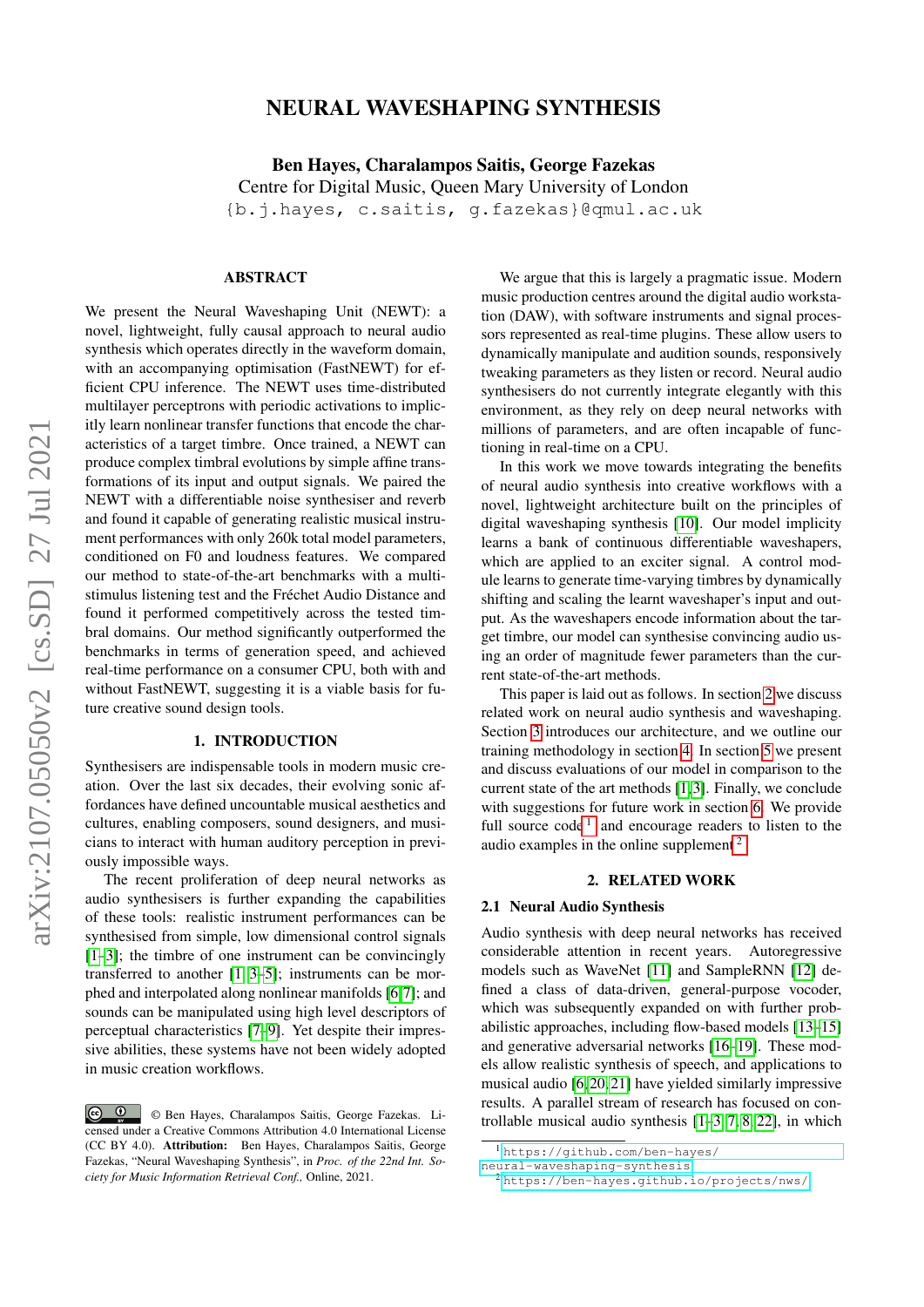models are designed to provide control affordances that may be of practical use. Such controls have included MIDI scores [\[2,](#page-6-13) [22\]](#page-7-3), semantic or acoustical descriptors of timbre [\[7,](#page-6-4) [8\]](#page-6-12), and F0/loudness signals [\[1,](#page-6-0) [3\]](#page-6-1). The representations of timbre learnt by these models have also been observed to show similarities to human timbre perception [\[23\]](#page-7-4).

A recent category of model, [\[1,](#page-6-0) [3,](#page-6-1) [24\]](#page-7-5) unified under the conceptual umbrella of differentiable digital signal processing (DDSP) [\[1\]](#page-6-0), has enabled low-dimensional, interpretable control through strong inductive biases to audio synthesis. Whereas generalised neural vocoders must learn from scratch to produce the features that typify audio signals, such as periodicity and harmonicity, DDSP methods utilise signal processing components designed to produce signals exhibiting such features. These components are expressed as differentiable operations directly in the computation graph, effectively constraining a model's outputs to a subspace defined by the processor's capabilities.

DDSP methods fall into two groups: those where the network generates control signals for a processor, and those where the network is trained to be a signal processor itself. The DDSP autoencoder [\[1\]](#page-6-0) falls into the first category as it generates control signals for a spectral modelling synthesiser [\[25\]](#page-7-6). The neural source-filter (NSF) approach [\[3,](#page-6-1) [24,](#page-7-5) [26\]](#page-7-7) is in the second category. It learns a nonlinear filter that transforms a sinusoidal exciter to a target signal, guided by a control embedding generated by a separate encoder. In other words: the control module "plays" the filter network.

The NSF filter network transforms its input through amplitude distortion, as each activation function acts as a nonlinear waveshaper. A given layer's ability to generate a target spectrum is thus bounded by the distortion characteristics of its activation function. For this reason, neural source-filter models are typically very deep: Wang et al.'s simplified architecture [\[24\]](#page-7-5) requires 50 dilated convolutional layers, and Michelashvili & Wolf's musical instrument model [\[3\]](#page-6-1) consists of 120 dilated convolutional layers – 30 for each of its four serial generators.

Our method avoids the need for such depth by learning continuous representations of detailed waveshaping functions as small multilayer perceptrons. These functions are optimised such that their amplitude distortion characteristics allow them to produce spectral profiles appropriate to the target timbre. This allows our model to accurately transform an exciter signal considerably more efficiently, whilst still exploiting the benefits of the networkas-synthesiser approach.

#### 2.2 Digital Waveshaping Synthesis

In *waveshaping synthesis* [\[10\]](#page-6-6), timbres are generated using the amplitude distortion properties of a nonlinear shaping function  $f : \mathbb{R} \to \mathbb{R}$ , which is memoryless and shift invariant. Due to its nonlinearity,  $f$  is able to introduce new frequency components to a signal [\[27\]](#page-7-8). When a pure sinusoid  $\cos \omega n$  is used as the input to f, only pure harmonics are introduced to the signal. An exciter signal with multiple frequency components, conversely, would result in intermodulation distortion, generating components at frequen-

cies  $a\omega_1 \pm b\omega_2$ ,  $\forall a, b \in \mathbb{Z}^+$ , for input frequencies  $\omega_1$  and  $\omega_2$ . This would result in inharmonic components if  $\omega_1$  and  $\omega_2$  are not harmonically related.

The shaping function  $f$  is designed to produce a specific spectral profile when excited with  $\cos \omega n$ . This is achieved as a weighted sum of Chebyshev polynomials of the first kind, which possess the property that the kth polynomial  $T_k$  directly transforms a sinusoid to its kth harmonic:  $T_k(\cos \omega n) = \cos \omega k n$ . With a function specified in this way, we can define a simple discrete time waveshaping synthesiser

$$
x[n] = N[n]f(a[n]\cos\omega n),\tag{1}
$$

where  $a[n]$  is the distortion index and  $N[n]$  is a normalising coefficient. As the frequency components generated by a nonlinear function vary with input amplitude, varying the distortion index over time allows us to generate evolving timbres, whilst the normalising coefficient allows us to decouple the frequency content and overall amplitude envelope of the signal.

#### 3. NEURAL WAVESHAPING SYNTHESIS

<span id="page-1-0"></span>Our model acts as a harmonic-plus-noise synthesiser [\[25\]](#page-7-6). This architecture separately generates periodic and aperiodic components and exploits an inductive bias towards harmonic signals. Fig. [1](#page-2-0) illustrates the overall architecture of our model.

#### 3.1 Control Encoder

We condition our model on framewise control signals extracted from the target audio with a hop size of 128. We project these to a 128-dimensional control embedding z using a causal gated recurrent unit (GRU) of hidden size 128 followed by a time distributed dense layer of the same size. We leave the exploration of the performance of alternative sequence models to future work.

# 3.2 NEWT: Neural Waveshaping Unit

The shaping function  $f$  of a waveshaping synthesiser can be fit to only a single instantaneous harmonic spectrum. The spectral evolution afforded by the distortion index  $a[n]$ is thus usually unrelated to the target timbre. This is a limitation of the Chebyshev polynomial method of shaping function design. Here, we propose to instead learn a shaping function  $f_{\theta}$  parameterised by a multilayer perceptron (MLP). As demonstrated in recent work on implicit neural representations [\[28,](#page-7-9) [29\]](#page-7-10), MLPs with sinusoidal activations dramatically outperform ReLU MLPs in learning continuous representations of detailed functions with arbitrary support. We therefore use sinusoidal activations in  $f_{\theta}$ , which enables useful shaping functions to be learnt by very compact networks. Here, we use 64 parallel shaper MLPs, each with 4 layers, with a hidden size of 8 neurons.

To enable our model to fully exploit the distortion characteristics of  $f_{\theta}$ , we replace the distortion index  $a[n]$  and normalising coefficient  $N[n]$  with affine transforms before and after the shaping function. The parameters of these transforms, denoted  $\alpha_a$  and  $\beta_a$  for the distortion index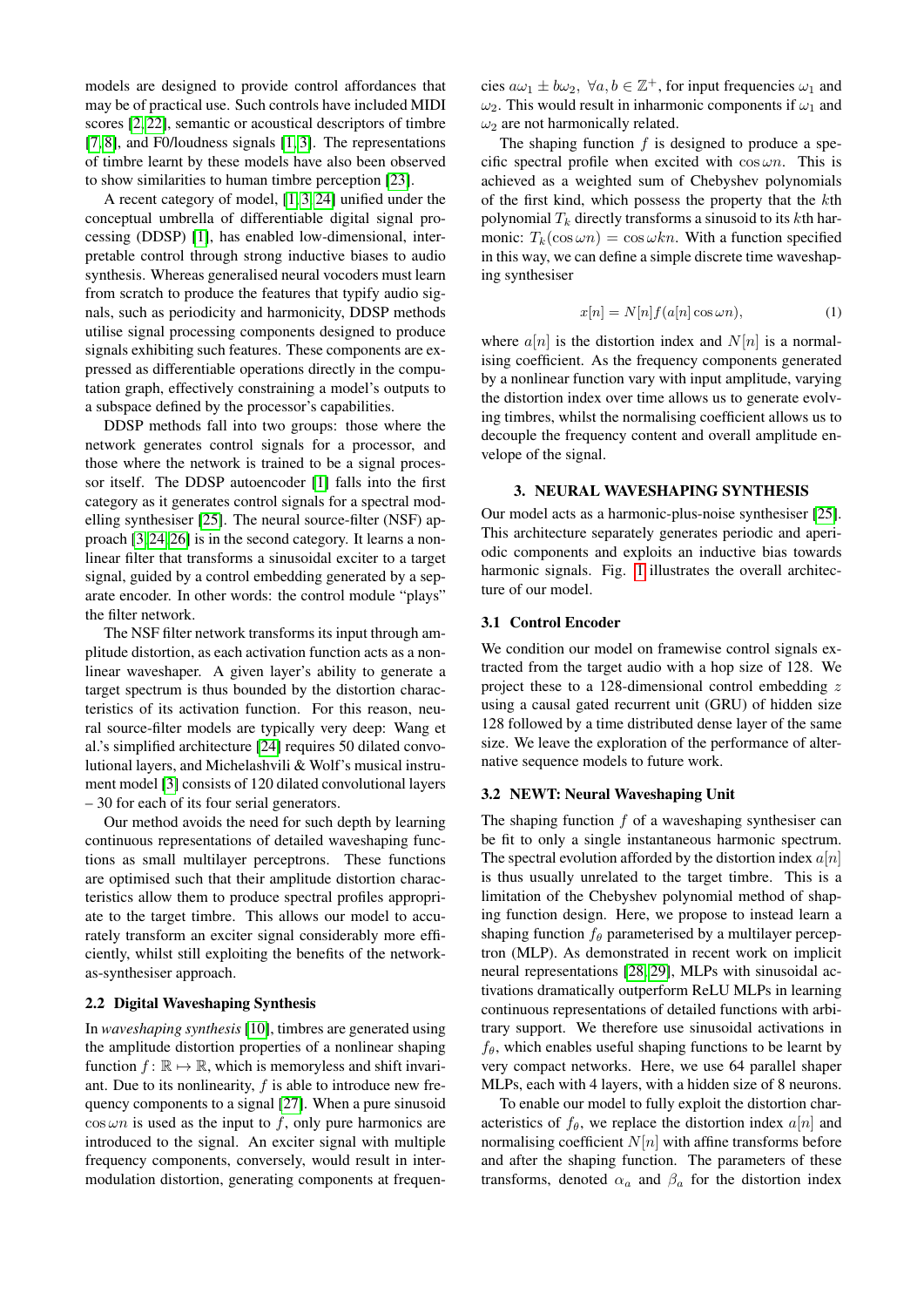

<span id="page-2-0"></span>Figure 1. The full architecture of our neural audio synthesiser. All linear layers and MLPs are time distributed. Convolution is denoted ∗ and applied by multiplication in the frequency domain. Blocks with dashed outlines operate at the same coarse time steps as the control signal, whilst those with solid outlines operate at audio rate.



<span id="page-2-1"></span>Figure 2. A block diagram depicting the structure of the neural waveshaping unit (NEWT). Blocks with dashed outlines operate at control signal time steps, whilst solid blocks operate at audio rate.

and  $\alpha_N$  and  $\beta_N$  for the normalising coefficient, are generated by a separate MLP (depth 4, width 128, ReLU activa-tions with layer normalisation [\[30\]](#page-7-11)) which takes  $z$  as input. and then upsampled to audio rate. The output of a single NEWT in response to exciter signal  $y[n]$  is thus given by:

$$
x[n] = \alpha_N f_\theta(\alpha_a y[n] + \beta_a) + \beta_N. \tag{2}
$$

In this way, the NEWT disentangles two tasks: it learns a synthesiser parameterised by  $(\alpha_a, \alpha_N, \beta_a, \beta_N)$ , and it learns to "play" that synthesiser in response to a control signal  $z$ . Fig. [2](#page-2-1) illustrates the structure of the NEWT. In practice, we use multiple such units in parallel. We can implement this efficiently using grouped 1-dimensional convolutions with a kernel size of 1 — essentially a bank of parallel time-distributed dense layers.

# 3.3 FastNEWT

The NEWT is an efficient approach to generating timevarying timbres, but its reliance on grouped 1-dimensional convolutions best suits it to GPU inference. Many usecases for our model do not guarantee the availability of a GPU, and so efficient CPU inference is of crucial importance. For this reason, we propose an optimisation called the *FastNEWT*: as each learnable shaping function simply maps  $\mathbb{R} \mapsto \mathbb{R}$ , it can be replaced by a lookup table of arbitrary resolution. Forward passes through  $f_\theta$  are then

simply replaced with the  $\mathcal{O}(1)$  operation of reading values from an array and calculating an interpolation.

To produce a *FastNEWT*, we sample  $f_{\theta}$  across a closed interval. The sampling resolution and interval are tunable parameters of this operation, and represent a trade-off between memory cost and reconstruction quality. Here, we opt for a lookup table of 4096 samples over the interval [−3, 3], using a naïve implementation with linear interpolation. Like the rest of our model, this is implemented using PyTorch operations, and so we treat this as an upper bound on the computational cost of the *FastNEWT*. In practice, an implementation in a language with low level memory access would confer performance improvements.

### 3.4 Harmonic Exciter

To reduce the resolution required of the shaping functions, we produce our exciter with a harmonic oscillator bank generating up to 101 harmonics, truncated at the Nyquist frequency. The outputs of this oscillator bank are passed through a time distributed linear layer, acting as a mixer which provides each NEWT channel with a weighted mixture of harmonics. Thus, the ith output channel of the exciter module is given by:

$$
y_i[n] = \sum_{k=1}^{K} A(k\omega) w_{ik} \cos k\omega n + b_i,
$$
 (3)

where the antialiasing mask  $A(k\omega)$  is 1 if  $-\pi < k\omega < \pi$ and 0 otherwise.

# 3.5 Noise Synthesiser

In spectral modelling synthesis [\[25\]](#page-7-6), audio signals are decomposed into a harmonic portion and a residual portion. The residual portion is typically modelled by filtered noise, with filter coefficients varying over time according to the spectrum of the residual. Here, we use an MLP (depth 4, hidden size 128, ReLU activations with layer normalisation) to generate 256-tap FIR filter magnitude responses conditioned on z. We apply a differentiable windowdesign method like that used in the DDSP model [\[1\]](#page-6-0) to apply the filters to a white noise signal. First, we take the inverse DFT of these magnitude responses, then shift them to causal form, and apply a Hann window to the impulse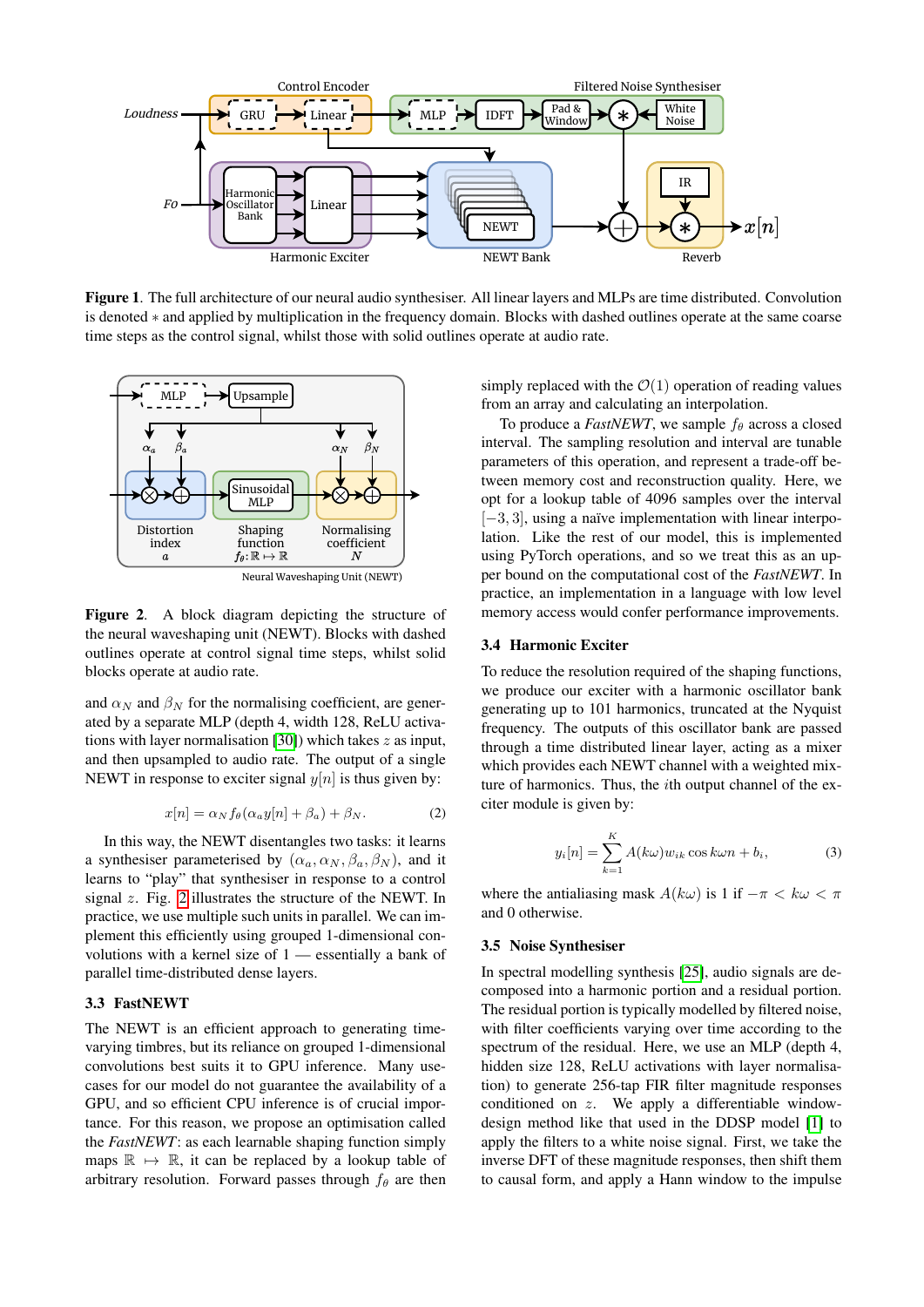response. We then apply the filters to a white noise signal by multiplication in the frequency domain.

#### 3.6 Learnable Reverb

To model room acoustics, we apply a differentiable convolutional reverb to the signal. We use an impulse response  $c[n]$  of length 2 seconds, initialised as follows:

$$
c[n] \begin{cases} \sim \mathcal{N}(0; 1e-6), & \text{if } n > 1, \\ = 0, & \text{if } n = 0. \end{cases}
$$
 (4)

 $c[n]$  is trainable for  $n \geq 1$ , whilst the 0th value is fixed at 0. The reverberated signal  $(c * x)[n]$  is computed by multiplication in the frequency domain, and the output of the reverb is summed with the dry signal.

# 4. EXPERIMENTS

<span id="page-3-0"></span>Our model can be trained directly through maximum likelihood estimation with minibatch gradient descent. Here we detail the training procedure used in our experiments.

## 4.1 Loss

We trained our model using the multi-resolution STFT loss from [\[18\]](#page-6-14). A single scale of the loss is defined as the expectation of the sum of two terms. The first is the spectral convergence  $L_{sc}$  (Eqn. [5\)](#page-3-2) and the second is log magnitude distance  $L_m$  (Eqn. [6\)](#page-3-3), defined as:

<span id="page-3-2"></span>
$$
L_{\rm sc}(x,\hat{x}) = \frac{\left\| |STFT_m(x)| - |STFT_m(\hat{x})| \right\|_F}{\left\| |STFT_m(x)| \right\|_F} \tag{5}
$$

and

<span id="page-3-3"></span>
$$
L_{\rm m}(x,\hat{x}) = \frac{1}{m} \left\| \log |STFT_m(x)| - \log |STFT_m(\hat{x})| \right\|_1 \tag{6}
$$

respectively, where  $\left\| \cdot \right\|_F$  is the Frobenius norm,  $\left\| \cdot \right\|_1$  is the L1 norm, and  $STFT_m$  gives the short-time Fourier transform with analysis window of length m for  $m \in$  ${512, 1024, 2048}$ . We used the implementation of this loss provided in the *auraloss* library [\[31\]](#page-7-12).

# 4.2 Data

We collated monophonic audio files from three instruments (violin, trumpet, & flute) from across the University of Rochester Music Performance (URMP) dataset [\[32\]](#page-7-13), and for each instrument applied the following preprocessing. We normalised amplitude across each instrument subset, made all audio monophonic by retaining the left channel, and resampled to 16kHz. We extracted F0 and confidence signals using the full CREPE model [\[33\]](#page-7-14) with a hop size of 128 samples. We extracted A-weighted loudness using the procedure laid out in [\[21\]](#page-7-2) using a window of 1024 samples and a hop size of 128 samples. We divided audio and control signals into 4 second segments, and discarded any segment with a mean pitch confidence  $< 0.85$ . Finally, control signals were standardised to zero mean and unit variance. Each instrument subset was then split into 80% training, 10% validation, and 10% test subsets.

| Model      | <b>Parameters</b> |
|------------|-------------------|
| <b>HTP</b> | 5.6M              |
| DDSP-full  | 6M                |
| DDSP-tiny  | $280k^*$          |
| NWS        | 266k              |

<span id="page-3-4"></span>The paper reports 240k [\[1\]](#page-6-0), but the official implementation contains a model with 280k parameters.

Table 1. Trainable parameter counts of models under comparison.

# 4.3 Training

We trained our models with the Adam optimiser using an initial learning rate of 1e-3. The learning rate was exponentially decayed every 10k steps by a factor of 0.9. We clipped gradients to a maximum norm of 2.0. All models were trained for 120k iterations with a batch size of 8.

#### 5. EVALUATION & DISCUSSON

<span id="page-3-1"></span>To evaluate the performance of our model across different timbres, we trained a neural waveshaping model for each instrument subset. We denote these models *NWS*, specifying the instrument where relevant. After training, we created optimised models with *FastNEWT*, denoted *NWS-FN*, and included these in our experiments also.

#### 5.1 Benchmarks

We evaluated our models in comparison to two state of the art methods: DDSP [\[1\]](#page-6-0) and Hierarchical Timbre Painting (referred to from here as *HTP*) [\[3\]](#page-6-1). We trained these on the same data splits as our model, preprocessed in accordance with each benchmark's requirements.

Two DDSP architectures were used as benchmarks: the "full" model, originally used to train a violin synthesiser, and the "tiny" model described in the paper's appendices. Both were trained for 30k iterations as recommended in the supplementary materials. We denote these *DDSP-full* and *DDSP-tiny*, respectively. HTP comprises four distinct Parallel WaveGAN [\[18\]](#page-6-14) generators operating at increasing timescales. We trained each for 120k iterations, as recommended in the original paper. Table [1](#page-3-4) lists the total trainable parameter counts of all models under comparison.

# 5.2 Fréchet Audio Distance

The Fréchet Audio Distance (FAD) is a metric originally designed for evaluating music enhancement algorithms [\[34\]](#page-7-15), which correlates well with perceptual ratings of audio quality. It is computed by fitting multivariate Gaussians to embeddings generated by a pretrained VGGish model [\[35\]](#page-7-16). This process is performed for both the set under evaluation, yielding  $\mathcal{N}_e(\mu_e, \Sigma_e)$ , and a set of "background" audio samples which represent desirable audio characteristics, yielding  $\mathcal{N}_b(\mu_b, \Sigma_b)$ . The FAD is then given by the Fréchet distance between these distributions:

$$
F(\mathcal{N}_b, \mathcal{N}_e) = ||\mu_b - \mu_e||^2 + tr(\Sigma_b + \Sigma_e - 2\sqrt{\Sigma_b \Sigma_e}).
$$
 (7)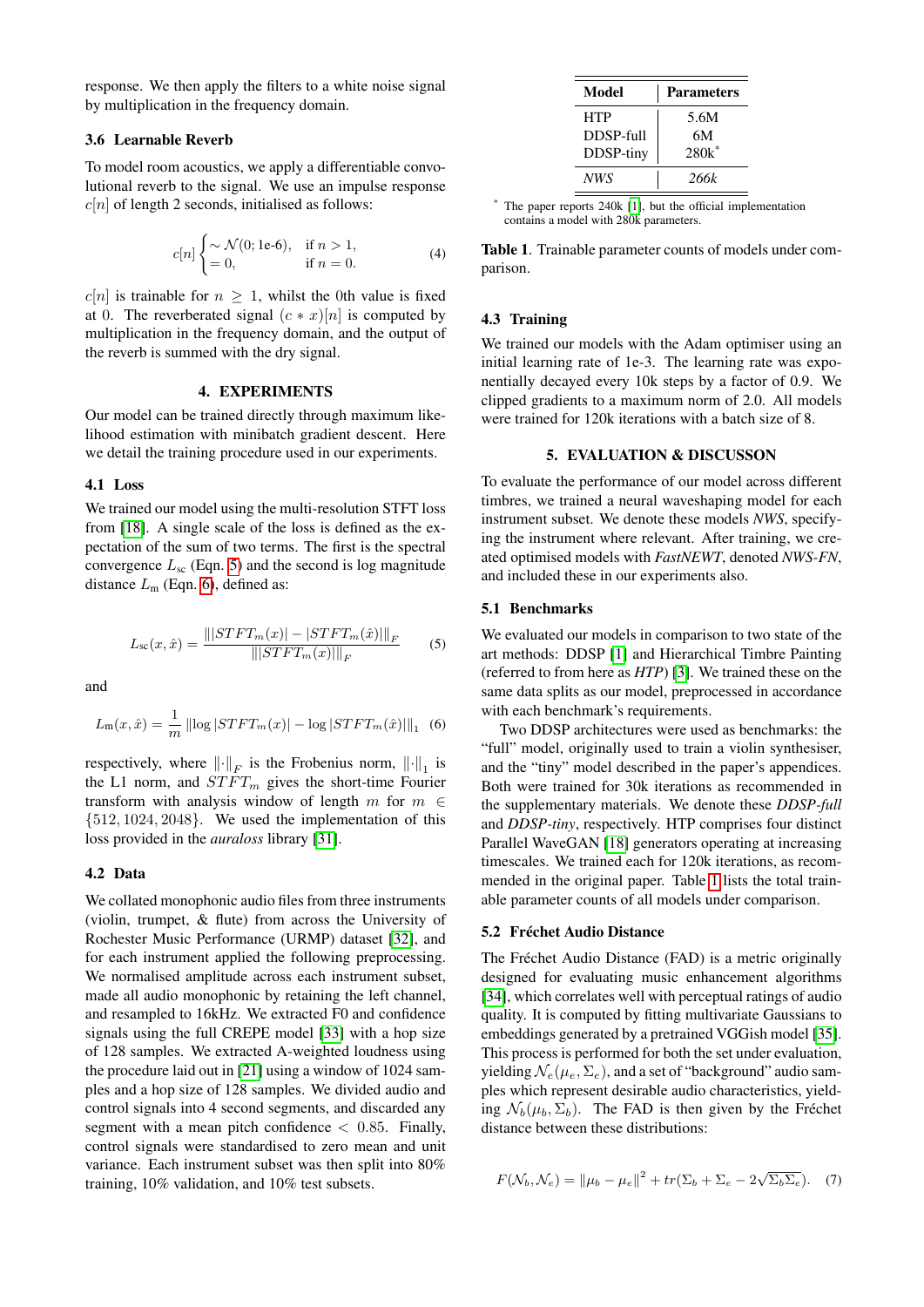|                  | <b>Fréchet Audio Distance</b> |         |        |  |  |
|------------------|-------------------------------|---------|--------|--|--|
| Model            | Flute                         | Trumpet | Violin |  |  |
| <b>Test Data</b> | 0.463                         | 0.327   | 0.096  |  |  |
| <b>HTP</b>       | 6.970                         | 14.848  | 2.529  |  |  |
| DDSP-full        | 3.091                         | 1.391   | 1.062  |  |  |
| DDSP-tiny        | 3.673                         | 5.301   | 2.454  |  |  |
| <b>NWS</b>       | 2.704                         | 2.158   | 5.101  |  |  |
| NWS-FN           | 2.717                         | 2.163   | 5.091  |  |  |

<span id="page-4-0"></span>Table 2. Fréchet Audio Distance scores for all models using background embeddings computed across each instrument's full dataset. Bold type indicates the best performance in a column and italics the second best.

Thus, a lower FAD score indicates greater similarity to the background samples in terms of the features captured by the VGGish embedding. Here, we used the FAD to evaluate the overall similarity of our model's output to the target instrument. We computed our background embedding distribution  $\mathcal{N}_b$  from each instrument's full dataset, whilst the evaluation embedding distributions  $\mathcal{N}_e$  were computed using audio resynthesised from the corresponding test set. FAD scores for our model, all benchmarks, and the test datasets themselves are presented in Table [2.](#page-4-0)

In general, the closely matched scores of the NWS and NWS-FN models indicate that, across instruments, the *FastNEWT* optimisation has a minimal effect on this metric of audio quality. On trumpet and flute, our models consistently outperform HTP and DDSP-tiny, and also outperform DDSP-full on flute. On violin, conversely, both DDSP models are the best performers, with HTP achieving a similar score to DDSP-tiny.

#### 5.3 Listening Test

Our model and benchmarks can be considered as highly specified audio codecs. We therefore applied a listening test inspired by the MUSHRA (MUltiple Stimuli with Hidden Reference and Anchor) standard [\[36\]](#page-7-17), which is used to assess the perceptual quality of audio codecs. We used the webMUSHRA framework [\[37\]](#page-7-18), adapted to incorporate a headphone screening test [\[38\]](#page-7-19). For each instrument, we selected two stimuli from the test set representing distinct register and articulation, giving six total trials. In each trial, we used the original recording as the reference and produced the anchor by applying a 1kHz low pass filter. We recruited 19 participants from a pool of audio researchers, musicians, and audio engineers. We excluded the responses of one participant, who rated the anchor above the reference in greater than 15% of trials. Responses for each trial are plotted in Fig. [3.](#page-5-1) In general, NWS and NWS-FN performed similarly across trials, suggesting that FastNEWT has little, if any, impact on the perceptual quality of the synthesised audio. Across flute and trumpet trials our models were rated similarly to the benchmarks. In the first violin trial, our models' ratings were similar to those of DDSP-tiny, whilst in the second they were lowest overall. These ratings are concordant with FAD scores: our model performs competitively on

|            | <b>Real-time Factor</b> |              |            |            |
|------------|-------------------------|--------------|------------|------------|
|            | <b>GPU</b>              |              | <b>CPU</b> |            |
| Model      | Mean                    | $90th$ Pctl. | Mean       | 90th Pctl. |
| <b>HTP</b> | 0.105                   | 0.106        | 2.203      | 2.252      |
| DDSP-full  | 0.038                   | 0.047        | 0.363      | 0.395      |
| DDSP-tiny  | 0.032                   | 0.039        | 0.215      | 0.223      |
| <b>NWS</b> | 0.004                   | 0.004        | 0.194      | 0.208      |
| NWS-FN     | 0.003                   | 0.003        | 0.074      | 0.076      |

<span id="page-4-1"></span>Table 3. Real-time time factor computed by synthesising four seconds of audio in a single forward pass. Statistics computed over 100 runs. Bold indicates the best performance in a column and italics the second best.

trumpet and flute whilst struggling somewhat with violin.

To examine the influence of melodic stimuli on participants' ratings, we performed Wilcoxon's signed-rank test between scores given for each instrument's two stimuli, for each synthesis model. For example, scores given to DDSPfull for stimulus Flute 1 were compared to scores given to DDSP-full for Flute 2. Out of fifteen tests, significant differences ( $p < .001$ ) were observed in two: between trumpet stimuli for both DDSP-full and HTP. No other significant effects were observed ( $\alpha = 0.05$ ).

To examine the effect of synthesis model, we performed Friedman's rank sum test on ratings from each trial. For flute stimuli, no significant effects were found. Significant effects were observed for both trumpet stimuli, although Kendall's W suggested only weak agreement between raters (Trumpet 1:  $Q = 27.45, p < 0.001, W =$ 0.38; Trumpet 2:  $Q = 14.18, p < 0.01, W = 0.20$ . Both violin stimuli also resulted in significant effects with moderate agreement between raters (Violin 1:  $Q = 42.28, p <$ 0.001,  $W = 0.59$ ; Violin 2:  $Q = 37.95, p < 0.001, W =$ 0.53). Post-hoc analysis was performed within each trial using Wilcoxon's signed-rank test with Bonferroni p-value correction. Significant differences (corrected threshold  $p < .005$ ) were observed for Trumpet 1, Violin 1, and Violin 2. These are illustrated as brackets in Fig. [3.](#page-5-1)

## 5.4 Real-time Performance

We evaluated the real-time performance of our model in two scenarios. In both cases we took measurements on a GPU (Tesla P100-PCIe 16GB) and a CPU (Intel i5 1038NG7 2.0GHz) and used the real-time factor (RTF) as a metric. The RTF is defined as

$$
RTF := \frac{t_p}{t_i},\tag{8}
$$

where  $t_i$  is the temporal duration of the input and  $t_p$  is the time taken to process that input and return an output. Realtime performance thus requires  $RTF < 1$ . In all tests we computed RTF statistics over 100 measurements.

The first scenario models applications where an output is expected immediately after streaming an input. To test this, we computed the RTF on four second inputs. We report the mean and 90th percentile in Table [3.](#page-4-1) On the GPU,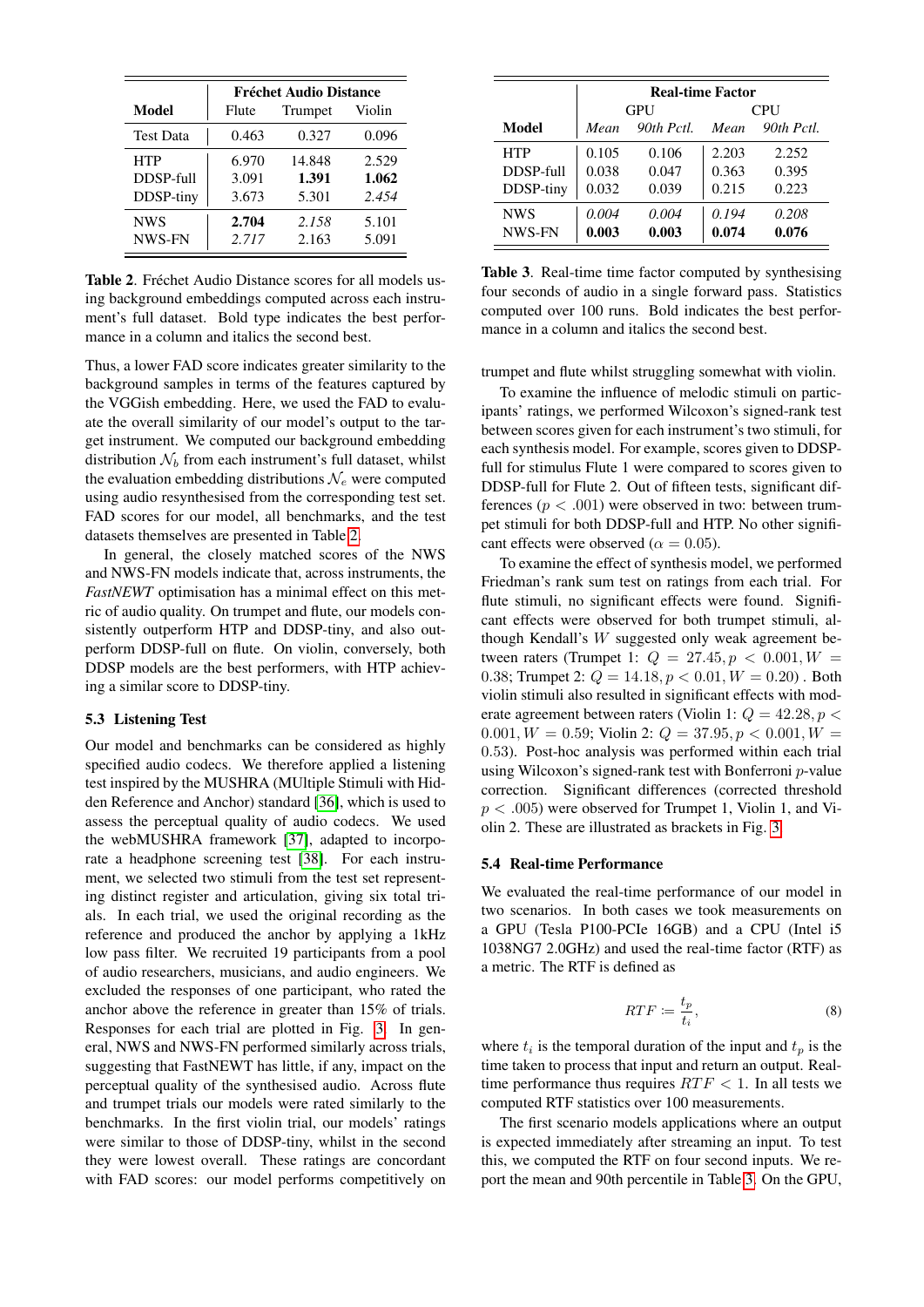

<span id="page-5-1"></span>Figure 3. Boxplots of ratings given to each synthesis model during each trial in our listening test. Brackets indicate significant (corrected  $p < .005$ ) differences in pairwise Wilcoxon signed-rank tests with Bonferroni correction.



<span id="page-5-2"></span>Figure 4. A plot of the mean real-time factor against buffer size across all benchmarks. Mean computed over 100 runs per model per device per buffer size.

NWS and NWS-FN outperformed all benchmarks, including DDSP-tiny. On the CPU, NWS still outperformed all other models, albeit by a narrower margin. The benefit of the *FastNEWT* optimisation was clearer on CPU: NWS-FN had a mean RTF  $2.9 \times$  lower than the best performing benchmark. On both platforms, HTP was significantly slower, likely due to its much greater depth.

The second scenario assumes applications where immediate response to input is expected, such as in a software instrument. Here, samples are processed in blocks to ensure that sufficient audio is delivered to the DAC in time for playback. We computed the RTF for each buffer size in  $B := \{2^n \mid n \in \mathbb{Z}, 8 \leq n < 16\}$ . The means of these runs are plotted in Fig. [4.](#page-5-2) Again, NWS and NWS-FN outperformed all benchmarks on both CPU and GPU, sitting comfortably below the real-time threshold of 1.0 at all tested buffer sizes. HTP did not achieve realtime performance at any buffer size on the CPU, and only did so for buffer sizes over 2048 on the GPU. DDSPfull, similarly, was unable to achieve realtime performance for buffer sizes of 2048 or lower on GPU or CPU, while DDSP-tiny sat on the threshold at this buffer size. It should be noted that a third-party, stripped down implementation of the DDSP model was recently released, which is capable of real-time inference when the convolutional reverb <span id="page-5-0"></span>module is removed<sup>[3](#page-5-3)</sup>.

# 6. CONCLUSION

In this paper, we presented the NEWT: a neural network structure for audio synthesis based on the principles of waveshaping [\[10\]](#page-6-6). We also present full source code, pretrained checkpoints, and an online supplement containing audio examples. Our architecture is lightweight, causal, and comfortably achieves real-time performance on both GPU and CPU, with efficiency further improved by the *FastNEWT* optimisation. It produces convincing audio directly in the waveform domain without the need for hierarchical or adversarial training. Our model is also capable of many-to-one timbre transfer by extracting F0 and loudness control signals from the source audio. Examples of this technique are provided in the online supplement.

In evaluation with a multi-stimulus listening test and the Fréchet audio distance our model performed competitively with state-of-the-art methods with over  $20\times$  more parameters on trumpet and flute timbres, whilst performing similarly to a comparably sized DDSP benchmark on violin timbres. Due to the use of a harmonic exciter in our architecture and the scope of our experimentation, further work is necessary to ascertain to what degree the NEWT itself contributes to our model's performance. Therefore, in future work we will perform a full ablation study and a quantitative analysis of the degree to which a trained model makes use of the NEWT's waveshaping capabilities. In the meantime, the online supplement demonstrates through visualisations of learnt shaping functions, affine parameters  $(\alpha_a, \beta_a, \alpha_N, \beta_N)$ , and audio taken directly from the output of the NEWT, that the NEWTs in our model do indeed perform waveshaping on the exciter signal.

We suspect the lower scores on violin timbres were due to the greater proportion of signal energy in higher harmonics in these sounds. The NEWT may thus been unable to learn shapers capable of producing these harmonics without introducing aliasing artefacts. Using sinusoidal MLPs with greater capacity inside the NEWT may allow more detailed shaping functions to be learnt, whilst retaining efficient inference with FastNEWT. Future work will investigate this and other differentiable antialiasing strategies, including adaptive oversampling [\[39\]](#page-7-20). We will also explore extending our model to multi-timbre synthesis.

<span id="page-5-3"></span><sup>3</sup> [https://github.com/acids-ircam/ddsp\\_pytorch](https://github.com/acids-ircam/ddsp_pytorch)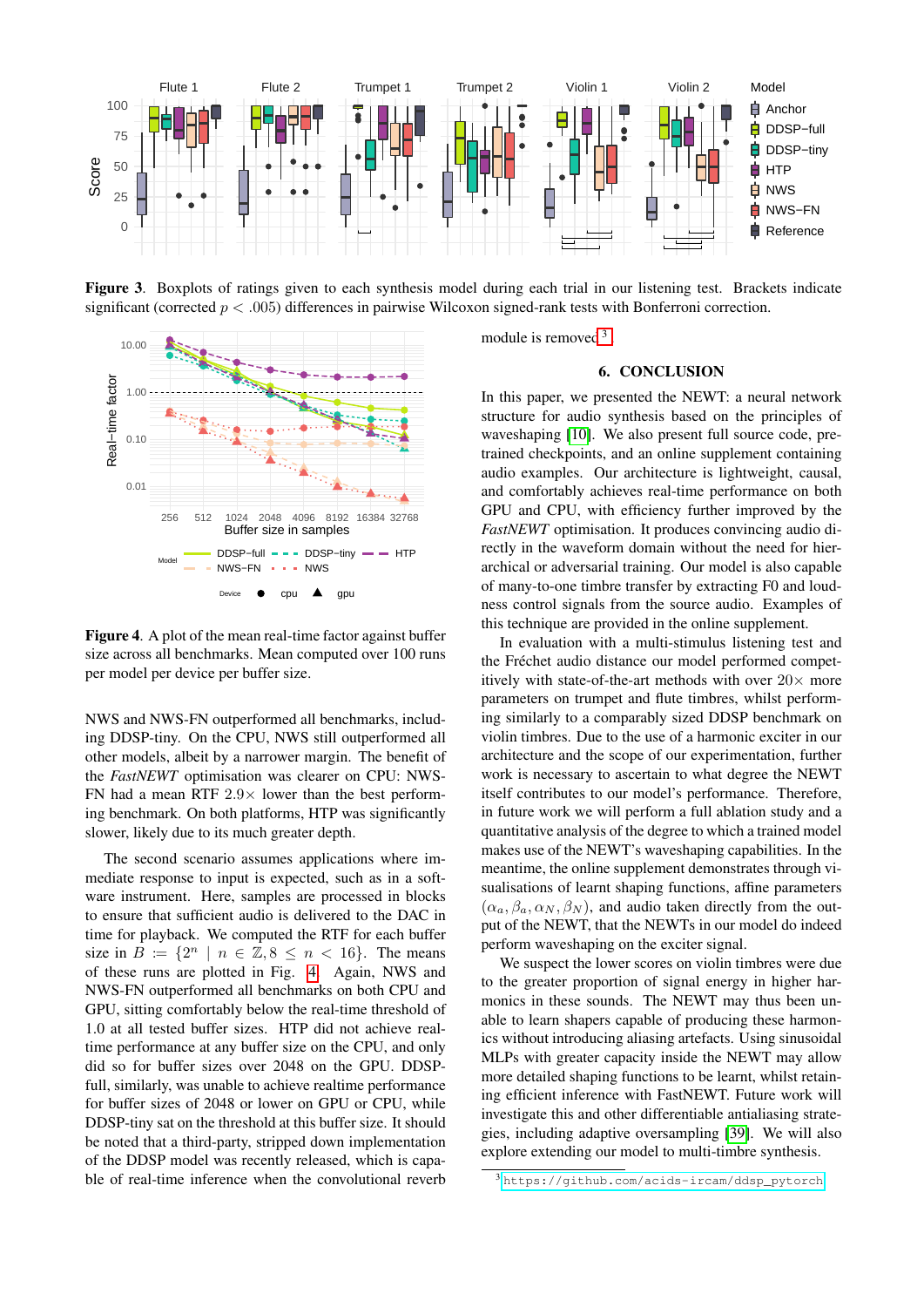#### 7. ACKNOWLEDGEMENTS

We would like to thank the anonymous reviewers at *ISMIR* for their thoughtful comments. We would also like to thank our colleague Cyrus Vahidi for many engaging and insightful discussions on neural audio synthesis. This work was supported by UK Research and Innovation [grant number EP/S022694/1].

# 8. REFERENCES

- <span id="page-6-0"></span>[1] J. Engel, L. H. Hantrakul, C. Gu, and A. Roberts, "DDSP: Differentiable Digital Signal Processing," in *8th International Conference on Learning Representations*, Addis Ababa, Ethiopia, 2020.
- <span id="page-6-13"></span>[2] J. W. Kim, R. Bittner, A. Kumar, and J. P. Bello, "Neural Music Synthesis for Flexible Timbre Control," in *ICASSP 2019 - 2019 IEEE International Conference on Acoustics, Speech and Signal Processing*, Brighton, United Kingdom, 2019, pp. 176–180.
- <span id="page-6-1"></span>[3] M. M. Michelashvili and L. Wolf, "Hierarchical Timbre-painting and Articulation Generation," in *Proceedings of the 21th International Society for Music Information Retrieval Conference*, Oct. 2020.
- [4] S. Huang, Q. Li, C. Anil, S. Oore, and R. B. Grosse, "TimbreTron A WaveNet(CycleGAN(CQT(Audio))) Pipeline for Musical Timbre Transfer," in *7th International Conference on Learning Representations*, New Orleans, LA, USA, 2019, p. 17.
- <span id="page-6-2"></span>[5] D. K. Jain, A. Kumar, L. Cai, S. Singhal, and V. Kumar, "ATT: Attention-based Timbre Transfer," in *2020 International Joint Conference on Neural Networks (IJCNN)*. Glasgow, United Kingdom: IEEE, Jul. 2020, pp. 1–6.
- <span id="page-6-3"></span>[6] J. Engel, C. Resnick, A. Roberts, S. Dieleman, M. Norouzi, D. Eck, and K. Simonyan, "Neural audio synthesis of musical notes with WaveNet autoencoders," in *Proceedings of the 34th International Conference on Machine Learning - Volume 70*, Sydney, Australia, Aug. 2017, pp. 1068–1077.
- <span id="page-6-4"></span>[7] P. Esling, A. Chemla, and A. Bitton, "Bridging audio analysis, perception and synthesis with perceptuallyregularized variational timbre spaces," in *Proceedings of the 19th International Society for Music Information Retrieval Conference*, Paris, France, 2018, pp. 175– 181.
- <span id="page-6-12"></span>[8] P. Esling, N. Masuda, A. Bardet, R. Despres, and A. Chemla-Romeu-Santos, "Flow Synthesizer: Universal Audio Synthesizer Control with Normalizing Flows," *Applied Sciences*, vol. 10, no. 1, p. 302, 2020.
- <span id="page-6-5"></span>[9] J. Nistal, S. Lattner, and G. Richard, "DrumGAN: Synthesis of Drum Sounds With Timbral Feature Conditioning Using Generative Adversarial Networks," in

*Proceedings of the 21th International Society for Music Information Retrieval Conference*, Montréal, Aug. 2020.

- <span id="page-6-6"></span>[10] M. Le Brun, "Digital Waveshaping Synthesis," *Journal of the Audio Engineering Society*, vol. 27, no. 4, pp. 250–266, Apr. 1979.
- <span id="page-6-7"></span>[11] A. v. d. Oord, S. Dieleman, H. Zen, K. Simonyan, O. Vinyals, A. Graves, N. Kalchbrenner, A. Senior, and K. Kavukcuoglu, "WaveNet: A Generative Model for Raw Audio," *arXiv:1609.03499 [cs]*, Sep. 2016, arXiv: 1609.03499.
- <span id="page-6-8"></span>[12] S. Mehri, K. Kumar, I. Gulrajani, R. Kumar, S. Jain, J. Sotelo, A. Courville, and Y. Bengio, "SampleRNN: An Unconditional End-to-End Neural Audio Generation Model," in *5th International Conference on Learning Representations*, Toulon, France, 2017.
- <span id="page-6-9"></span>[13] R. Prenger, R. Valle, and B. Catanzaro, "Waveglow: A Flow-based Generative Network for Speech Synthesis," in *ICASSP 2019 - 2019 IEEE International Conference on Acoustics, Speech and Signal Processing (ICASSP)*. Brighton, United Kingdom: IEEE, May 2019, pp. 3617–3621.
- [14] W. Song, G. Xu, Z. Zhang, C. Zhang, X. He, and B. Zhou, "Efficient WaveGlow: An Improved Wave-Glow Vocoder with Enhanced Speed," in *Interspeech 2020*. ISCA, Oct. 2020, pp. 225–229.
- <span id="page-6-10"></span>[15] A. v. d. Oord, Y. Li, I. Babuschkin, K. Simonyan, O. Vinyals, K. Kavukcuoglu, G. v. d. Driessche, E. Lockhart, L. C. Cobo, F. Stimberg, N. Casagrande, D. Grewe, S. Noury, S. Dieleman, E. Elsen, N. Kalchbrenner, H. Zen, A. Graves, H. King, T. Walters, D. Belov, and D. Hassabis, "Parallel WaveNet: Fast High-Fidelity Speech Synthesis," *arXiv:1711.10433 [cs]*, Nov. 2017, arXiv: 1711.10433.
- <span id="page-6-11"></span>[16] K. Kumar, R. Kumar, T. de Boissiere, L. Gestin, W. Z. Teoh, J. Sotelo, A. de Brébisson, Y. Bengio, and A. C. Courville, "MelGAN: Generative adversarial networks for conditional waveform synthesis," in *Advances in Neural Information Processing Systems*, H. Wallach, H. Larochelle, A. Beygelzimer, F. dAlché Buc, E. Fox, and R. Garnett, Eds., vol. 32. Curran Associates, Inc., 2019.
- [17] J. Kong, J. Kim, and J. Bae, "HiFi-GAN: Generative adversarial networks for efficient and high fidelity speech synthesis," in *Advances in Neural Information Processing Systems*, H. Larochelle, M. Ranzato, R. Hadsell, M. F. Balcan, and H. Lin, Eds., vol. 33. Curran Associates, Inc., 2020, pp. 17 022–17 033.
- <span id="page-6-14"></span>[18] R. Yamamoto, E. Song, and J.-M. Kim, "Parallel Wavegan: A Fast Waveform Generation Model Based on Generative Adversarial Networks with Multi-Resolution Spectrogram," in *ICASSP 2020 - 2020 IEEE International Conference on Acoustics, Speech*